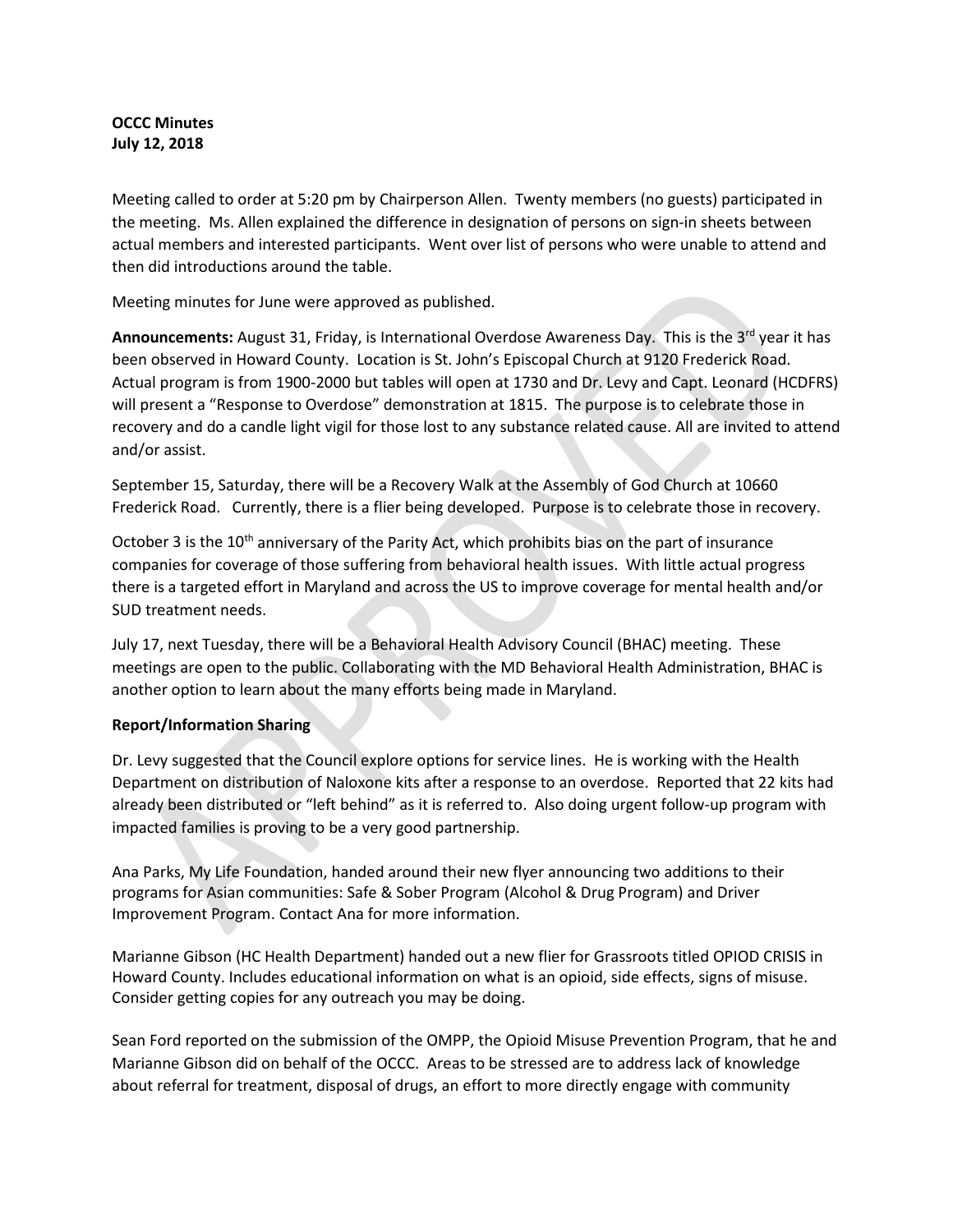organizations, barriers to treatment, and knowledge of Good Samaritan Law. Suggested that targeted material be developed to reach the public.

Drug take-back days, which are currently held twice a year, were discussed. Some locations which have drug boxes where medications may be dropped off throughout the year are Maryland State Police Barrack, Waterloo, and CVS pharmacies. Locations must be secure in order to have these drug boxes. Some discussion ensued about how best to publicize these drop-off locations. Marianne Gibson from HCHD talked about Deterra bags, which retail for about \$10 each and can deactivate various drugs immediately.

The Good Samaritan Law, in relation to drug overdose reporting, was discussed. It was stressed that people must be able to trust guidelines promulgated about the program or they may be hesitant to report. The integrity of the law must be maintained. If you are not participating in the emergency, and are on the scene, you could be subject to arrest, so full understanding is key. It was suggested that perhaps the OCCC could help ensure that all relevant information is easily obtainable.

Sheets were handed out which described areas of action for the OCCC. A lengthy discussion ensued about each item. Much information was shared, comments made and ultimately the Council updated the priority items. The following are the agreed-upon items in each area, to be ranked in order of importance by each participant:

## **Prevention:**

- 1. Continue to engage school system to increase educational opportunities.
- 2. Promote "Talk to your Doctor" campaign.
- 3. Create "Athletics' against Opioid Use' through athletic leagues.
- 4. Promote educational opportunities for physicians.

# **Enforcement/Adjudication**

- 1. Recognition Dinner for first responders.
- 2. Education on expungement process
- 3. Promote SBIRT initiative and other detention center programs.
- 4. Q&A with enforcement and providers *(HOLD: Unclear on intent and goal. Unranked)*
- 5. Ask drug court how we can help.

# **Treatment/Recovery**

- 1. Advocate for expanded resources for treatment and recovery.
- 2. Bridge gap in peer support, support family, assist until bed is available
- 3. Healthy Living Program (financial, healthy foods, exercise, job skills, grooming, dress)
- 4. Expand long-term supportive sober housing in the county. Educate, promote how interested parties can create successfully run recovery housing, how to fund, identify successful programs currently in place
- 5. Education programs for families with loved ones suffering SUD. Includes any sources of information –online, counseling, etc.
- 6. Identify affordable treatment (inpatient, IOP, PHP, etc.) based on appropriate level of need. Includes the needs of juvenile/adolescents.